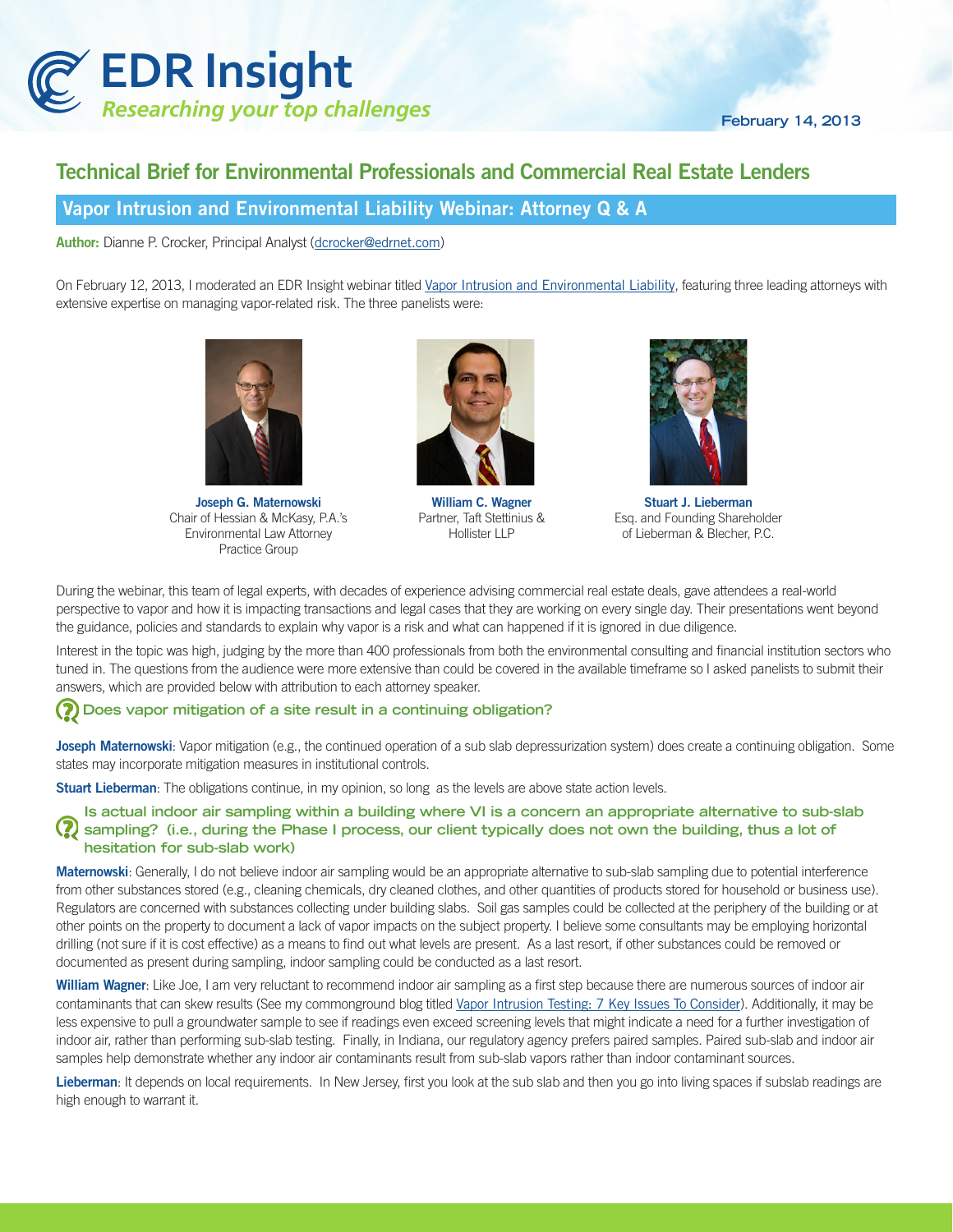

### **Has anyone given thought to subsurface encapsulation?**

**Maternowski:** I had not heard of that remedy and do not know if it is effective.

## **Do the presenters regard doing some sort of vapor encroachment assessment to be a part of All Appropriate Inquiries under CERCLA? If not, why not?**

Wagner: My view is that while the standards and practices of all appropriate inquiries do not explicitly require an analysis of whether a vapor migration pathway exists, the language is broad enough that an environmental professional acts at his own peril if he ignores considering whether the pathway exists. There is simply nothing in the standards and practices that would allow an environmental professional to ignore a vapor migration pathway where the pathway would identify "conditions indicative of releases or threatened releases of hazardous substances on, at, in, or to the subject property" (40 CFR § 312.20(e)). In fact, AAI is broadly written as requiring an environmental professional to examine potential migration pathways, which would include the vapor migration pathway. AAI states that: "In performing the all appropriate inquiries ... the environmental professional ... must seek to identify ... properties adjoining or located nearby the subject property that have environmental conditions that could have resulted in conditions indicative of releases or threatened releases of hazardous substances to the subject property" (40 CFR § 312.20(e)(1)(vii)) [emphasis added]. There is simply no safe harbor exclusion that would explicitly allow an environmental professional to ignore the vapor migration pathway.

Lieberman: When circumstances suggest vapor intrusion, yes.

Maternowski: With all of the focus and attention on vapor intrusion, it is inherently risky to ignore vapor. The ASTM Standard Practice E-1527 revision that must be reviewed by the federal EPA before it is finalized, will very likely address or reference the separate ASTM Standard Practice E-2600 related to vapor.

### **On the slide where you list the three tiers for determining a VI problem, Tier 1 included conducting a historical review, receptor survey, and source area sampling. Could you please define "receptor survey" and "source area sampling?" Additionally, are you confirming that you think that sampling for VI should be a part of a Phase I?**

Maternowski: A vapor source, migration route and a receptor must be present for the vapor intrusion pathway to be complete and pose a potential health risk. By "receptor survey," I mean documenting the type and use of buildings and their location relative to nearby vapor sources. Vapor sources may include soil, ground water contamination and subsurface contamination including the presence of light non-aqueous liquids (NAPL). "Source area sampling" may or may not be possible depending on a variety of circumstances. Sampling for vapor intrusion purposes is invasive by nature and therefore would not be a component of a Phase I ESA.

## **From a lender perspective, can we bypass typical soil and groundwater investigations for off-site properties**  When a list of the spectrus, can we sy place sy place can also see the investigation?<br>Whith suspected issues and go immediately to a sub-slab vapor/indoor air investigation?

Maternowski: In some circumstances, it may be appropriate to move straight to a sub-slab vapor/indoor air investigation. I am hesitant to recommend it as a blanket policy, though, as it may not be necessary in all cases. Once a sub-slab depressurization is installed, it will need to operated and maintained for an undetermined length of time.

Lieberman: It is just as protective and may be more efficient.

Wagner: You can, but as explained above, there is always a risk of finding high concentrations of indoor air background contaminants that will now have to be explained to the regulator. It is often less expensive and less intrusive to do a tiered approach starting with groundwater or soil gas, rather than paired sub-slab and indoor air testing.

**Are folks seeing new construction in urban environments incorporating vapor controls into the building design even if the current situation does not suggest any VI issues? For instance, in Oregon the acceptable levels of naphthalene in air recently went down. Cases where VI were previously not an issue now are an issue. As a note - we have also seen some clients opt against a Phase II ESA when the issue is an off-site source and instead just incorporate vapor controls in the new construction.**

Maternowski: Yes, with new construction it is often prudent to proactively install barriers and passive or active mitigation systems. These are relatively low cost measures to address vapor intrusion. Installation of controls in existing structures is necessarily more involved.

**Did you say that an attorney could use a standard from an adjacent state as justification for a liability claim?**

Maternowski: An adjacent state's standard may be used for reference if the subject state has no standard.

Lieberman: Agreed, although it may not be strong evidence.

Wagner: Many states have adopted a "same or similar community" standard. (See my blog titled Will ASTM E1527-05 Save You From A Malpractice [Claim?](http://commonground.edrnet.com/posts/ce2f258ffd)) So the question is fact-specific and turns on whether your community is "similar" enough to that of the adjacent state (e.g., comparing the standard in Hammond, Indiana to Chicago, Illinois).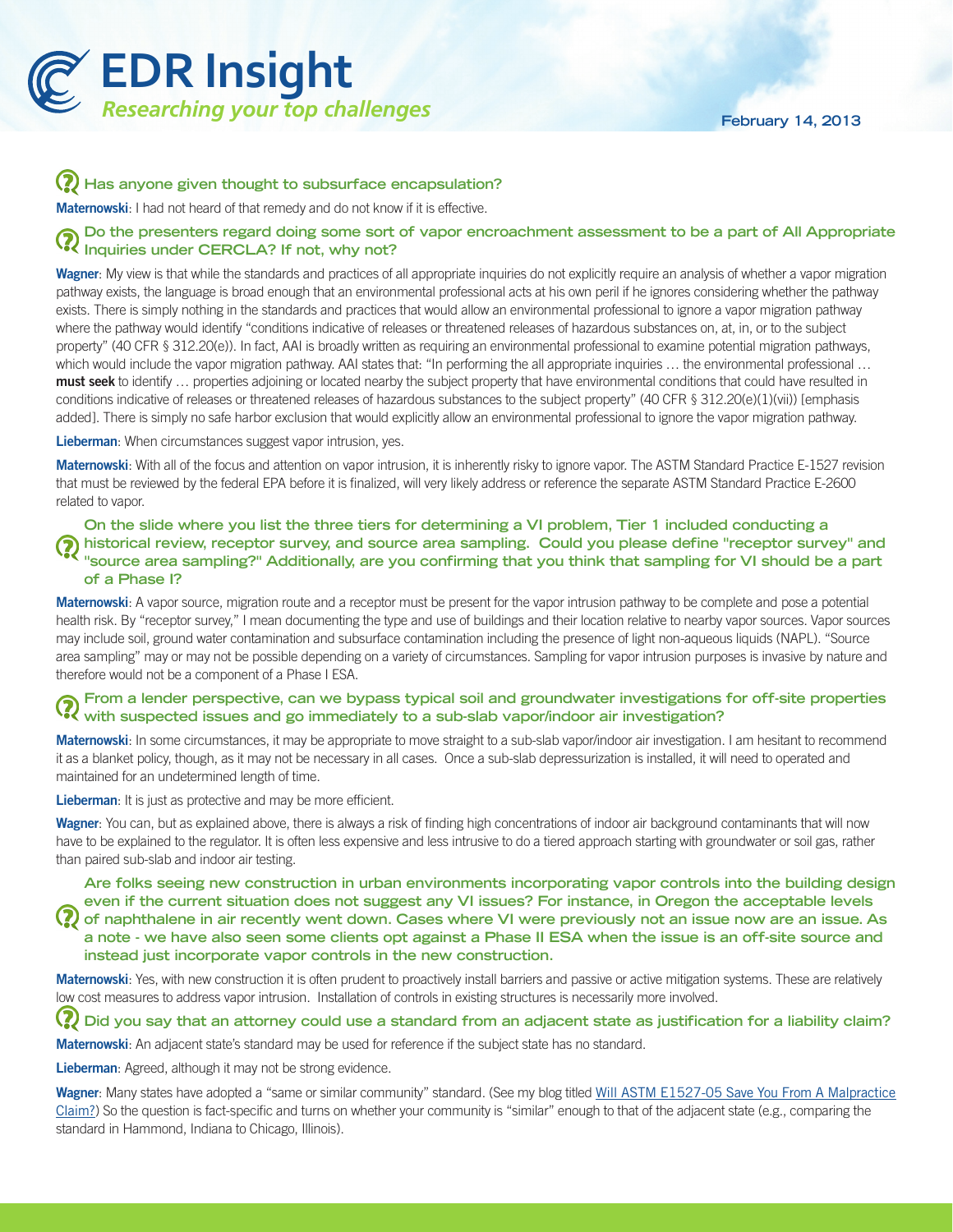

#### **February 14, 2013**

**There may be cases where it is easier to collect groundwater samples than soil vapor samples. Does Tier 2 always need to include soil vapor testing? How about a situation in which shallow groundwater surrounding the suspected source can be reliably collected and found to be ND? Or a situation where groundwater samples can be collected at up-gradient property boundary if assessing an off-site/up-gradient source and found to be below levels of concern with possible VI?**

Maternowski: What you appear to be describing is vapor source sampling of groundwater. If it can be documented that the groundwater has not been impacted, that may support a finding that vapor intrusion is not an issue.

**I realize that the answer would differ by state: (in Florida):If a petroleum contaminated site is eligible for state funded cleanup - does it include soil vapor assessment and remediation/mitigation of vapor intrusion on-site and off-site?**

Maternowski: Petroleum cleanup funds are generally directed toward the investigation and remediation from leaking tanks. Other cleanup programs including grants for brownfield redevelopment may be available to fund soil vapor assessment and remediation of vapor conditions.

Lieberman: This is a very site- and fund-specific question.

**Is there still a need to confirm a complete pathway from contaminant plume to indoor air? There was a lot of early concern with background sources (nail polish, etc.).**

Maternowski: Not necessarily. Vapor mitigation may be installed as a proactive measure. Moving to mitigation based on indoor air sampling alone does not seem appropriate. Vapor intrusion is a concern at many sites, but not every site. Distance from a source area, soil type and other factors may mean there is no concern.

Lieberman: It depends who you ask. I say yes, but oil companies, etc. say no!!

#### **Why is Tier 3 (Indoor air sampling) not addressed in ASTM Standard E2600-10?**

Anthony Buonicore, chair of E2600 Task Group: Because the lawyers who "legalized" E2600 designed the standard to comply with CERCLA and AAI which is only concerned with releases on, at or to the property. Indoor air testing is assessing vapor intrusion. The E2600-10 standard, however, only assesses vapor migration.

**To what extent can low levels of vapor intrusion into a building be mitigated in a building simply by managing the air flow within a building (using outdoor air exchange)?**

Maternowski: Managing air flow alone may not be effective as a sole source of mitigation. Many state regulators prefer a more robust system of addressing vapor intrusion concerns.

#### $\mathbf Q$ **How can you control contamination if there is the migration of volatile chemicals product?**

Maternowski: If a property is subject to off-site contamination, hopefully state or federal regulators would be willing to require a responsible party to take corrective measures.

Lieberman: To follow up, you may have to file a lawsuit against the responsible party, requiring it to control this migration.

**What types of projects are most at risk for vapor intrusion issues? When should I be advising my clients to have a vapor assessment done?**<br>**A** have a vapor assessment done?

Maternowski: Generally, any property located in the immediate vicinity of past or current dry cleaning operations, gas stations with leaking tanks or manufacturing operations with documented solvent releases may be at high risk for vapor intrusion.

## **I'm an EP and we don't currently address vapor. What's my risk if I'm not including vapor migration in my Phase Is?** Now vs. after the 1527 standard is effective?

Wagner: You may do hundreds of Phase I reports where vapor migration will not be an issue. But, if vapor migration is a problem and you fail to identify it, you could be sued for the many claims described in the presentation. And, once the plaintiffs have a judgment against you, they may pursue that against your business or you personally depending on the facts and your state law.

*"You will have a much more difficult time trying to convince a judge or jury that you exercised reasonable and ordinary care*  when performing your Phase I ESA if you ignore the vapor intrusion pathway once the revised E 1527 standard becomes *adopted because the latest draft E 1527-13 specifically identifies the vapor migration pathway as a potential contaminant pathway that deserves consideration, no different than a groundwater pathway, for example."* 

*~ Bill Wagner*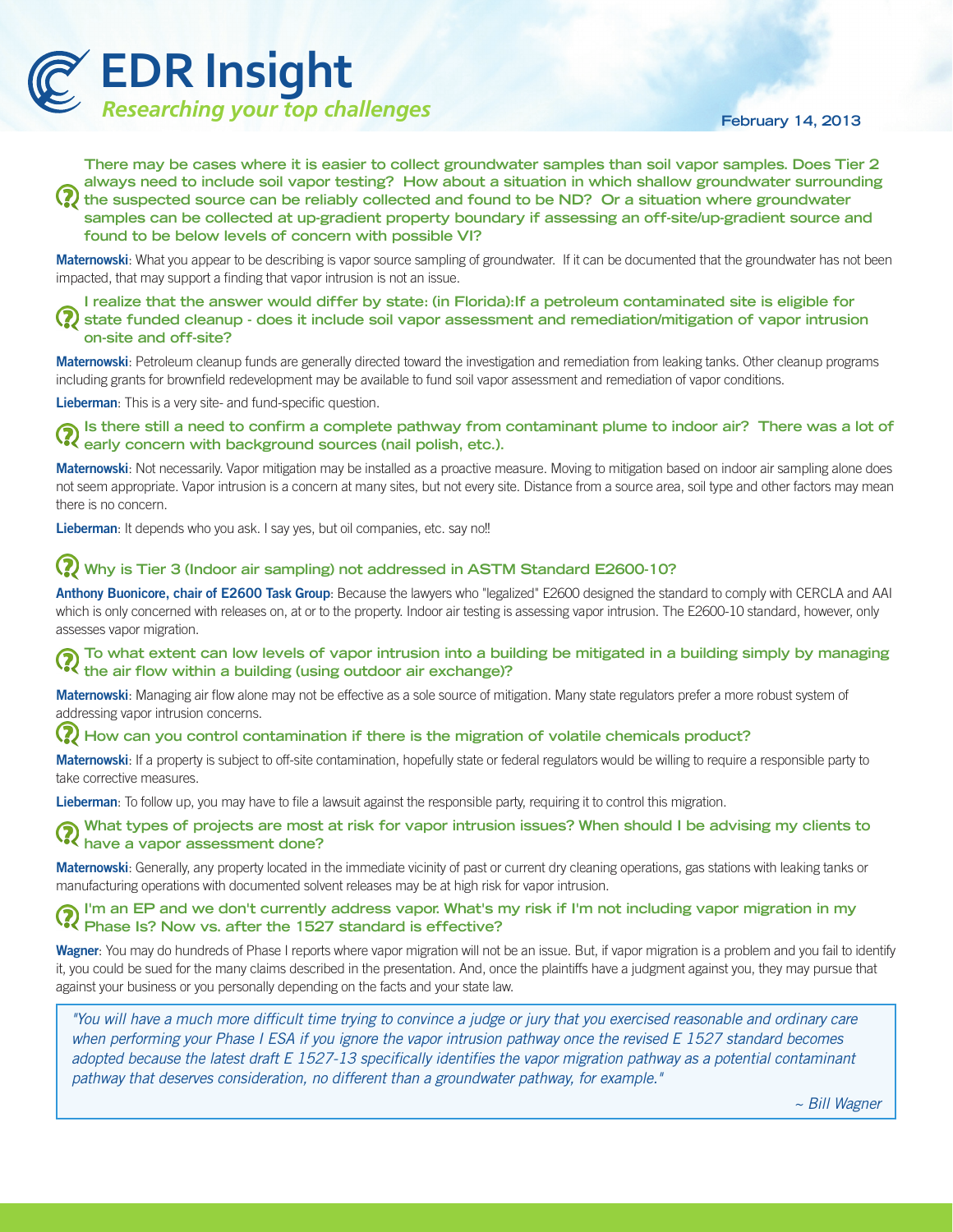

**February 14, 2013**

Lieberman: I think this depends on where you are situated, local laws, and property use. In New Jersey, we have a strong industrial past, with lots of vapor intrusion potential.

*"Before 1527 or after, I think it is a liability risk for an environmental professional to not address this. In fact, it is hard to imagine anyone who does work here not doing so."*

*~ Stuart Lieberman*

#### **We've been having a heated debate at my firm about whether vapor is required to satisfy AAI. Can you comment on whether vapor is part of the CERCLA liability scheme?**

Lieberman: First, get into sports betting...it's more fun. Second, this is a gray and emerging area. I believe the safe answer is yes.

Wagner: To qualify for landowner liability protections under CERCLA, a person must show that he or she "did not know and had no reason to know that any hazardous substances which is the subject of the release or threatened release was disposed of on, in, or at the facility" (42 U.S.C. §9601(35)(A) (i)). Your client must prove that he carried out all appropriate inquiries into the previous ownership and uses of the facility in accordance with generally accepted good commercial and customary standard practices (42 U.S.C. § 9601(35)(B)(i)). This specifically includes a review of "federal, state, and local government records ... concerning contamination at or near the facility" (42 U.S.C. § 9601(35)(B)(iii)(V)). Again, this is very broad language that requires an examination of contamination at or near the facility. There is nothing in this language that excludes or carves out a safe harbor to ignore the vapor migration pathway.

#### **My lender clients want their Phase Is cheaply and quickly so what am I supposed to tell them to make a case about why I think they should have me assess vapor as part of the Phase I scope of work? When should they require it?**

Maternowski: You should advise them of the risks associated with not assessing vapor impacts. A bank may be able to use a transaction screen to identify circumstances when a vapor assessment is recommended. Revisions to the Phase I standard in 2013 may require additional review of agency records when adjacent properties may be sources of releases.

Wagner: Consider sending your lender clients my blog post titled "[A Banker's Perspective On Environmental Due Diligence](http://commonground.edrnet.com/posts/3685bcd9ec)", where banking expert Steve Butler provided some good insight. Also see the blog titled "[Vapor Intrusion: When Do You Recommend A Vapor Intrusion Assessment?](http://commonground.edrnet.com/posts/988a37bee8)". Both address your questions in detail.

Remember, if a vapor intrusion pathway exists and poses a problem, your lender clients' board of directors and general counsel will be the ones deciding whether to sue you for malpractice, rather than your lender contact who keeps on you to cut your prices.

*"At the end of the day, you have to decide whether keeping your client happy is worth the cost and disruption of a malpractice lawsuit."*

*~ Bill Wagner*

Lieberman: And, if you are not providing a vapor assessment service, your caveats should be in the form a letter to the lender, not a file memo.

#### (?) was wondering how banks are digesting VEC. Are they requiring it across the board, ignoring it, etc.?

Maternowski: Many of the lenders I am working with (Midwestern based) or whose reports I have seen are not addressing vapor intrusion with regularity. Lenders' understanding of the issue appears to be evolving. For this reason, it is incumbent upon Environmental Professionals and legal advisers to discuss the changes with their clients and suggest appropriate revisions to Scopes of Work, Phase I formats, Transaction Screens and due diligence protocols.

Wagner: The EPs I talk to say that banks looked at E-2600 when it was published and determined that since a VEC analysis wasn't required, they weren't going to spend the money on it. Banks typically do not include a VEC analysis in their SOPs. With the focus on the vapor migration pathway in the new 1527, it will be interesting to see if banks change their tune and start including a VEC analysis or vapor pathway consideration of some type in their SOPs. Certainly, if an EP notices a possible VEC situation they should address it with the lender and let the lender decide whether to take the next step. The EP's communication of the possible VEC situation and recommendation for additional investigation should be documented in a letter to the lender in case events go south and the lender tries to sue the EP for malpractice down the road for failing to advise of the possible VEC.

#### **Is there a difference if a bank orders ASTM 1527-00 vs ASTM 1527-05 regarding the vapor requirement being implemented?**

Maternowski: If banks are still ordering under ASTM 1527-00, with all due respect, they are behind the curve. Arguably, a report prepared to the earlier version may not satisfy AAI. All lenders and purchasers should be using the current standard, ASTM 1527-05, and be prepared to switch the 2013 revision as soon as practicable after it is finalized. As noted above, although vapor is not explicitly addressed in ASTM E 1527-05, it is risky to ignore with the rapidly changing regulatory environment.